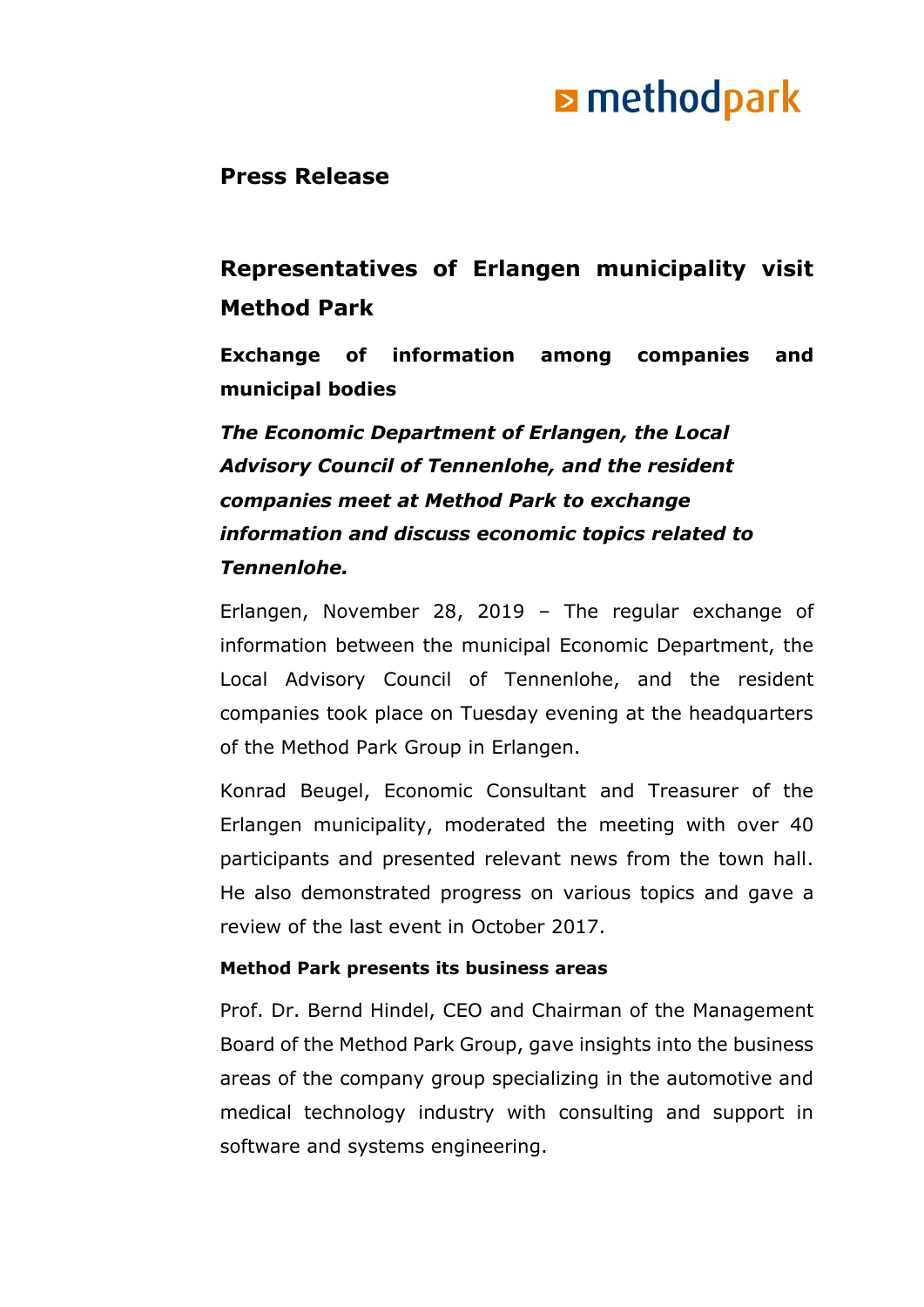# **E** methodpark

#### **Traffic situation is deteriorating**

Rolf Schowalter, chairman of the Local Advisory Council of Tennenlohe, reported on current topics dealt within the council and invited the participating company representatives to use the complaint procedure of the responsible authorities to call attention to the deteriorating traffic situation in the commercial district. This is the only way to emphasize a necessary change for Tennenlohe. The result of the subsequent discussion is that this deteriorating situation regarding traffic and parking is one of the companies' greatest concerns as it jeopardized the further positive development of the commercial district in Tennenlohe.

#### **Neighboring companies establish contacts**

The meeting was rounded off by a social event with snacks and Franconian beer, where participants were able to exchange further information on local topics. Additionally, the event offered the chance to create new business opportunities with local companies.

#### *Number of characters (space characters included): 2.141*

#### **About Method Park**

Method Park specializes in complex product engineering in the environments of the automotive, medical and aerospace industries. Method Park's portfolio includes consulting and engineering services, a comprehensive training program and the process management tool "Stages".

Method Park was founded in 2001. On a worldwide basis, the company has supported and coached its customers on process optimization, compliance to industry-specific standards and legal regulations, as well as the management of projects, products and quality assurance. Method Park offers a practice-based training program on all current topics of Software & Systems Engineering. In 2017, Method Park became official VDA QMC training provider of Automotive SPICE® courses. For the recent version of Automotive SPICE® V3.1, Method Park has developed a free app for iOS and Android.

With "Stages", Method Park offers a model-based process management tool, which supports its users on the definition, communication and application of complex processes, particularly in the engineering